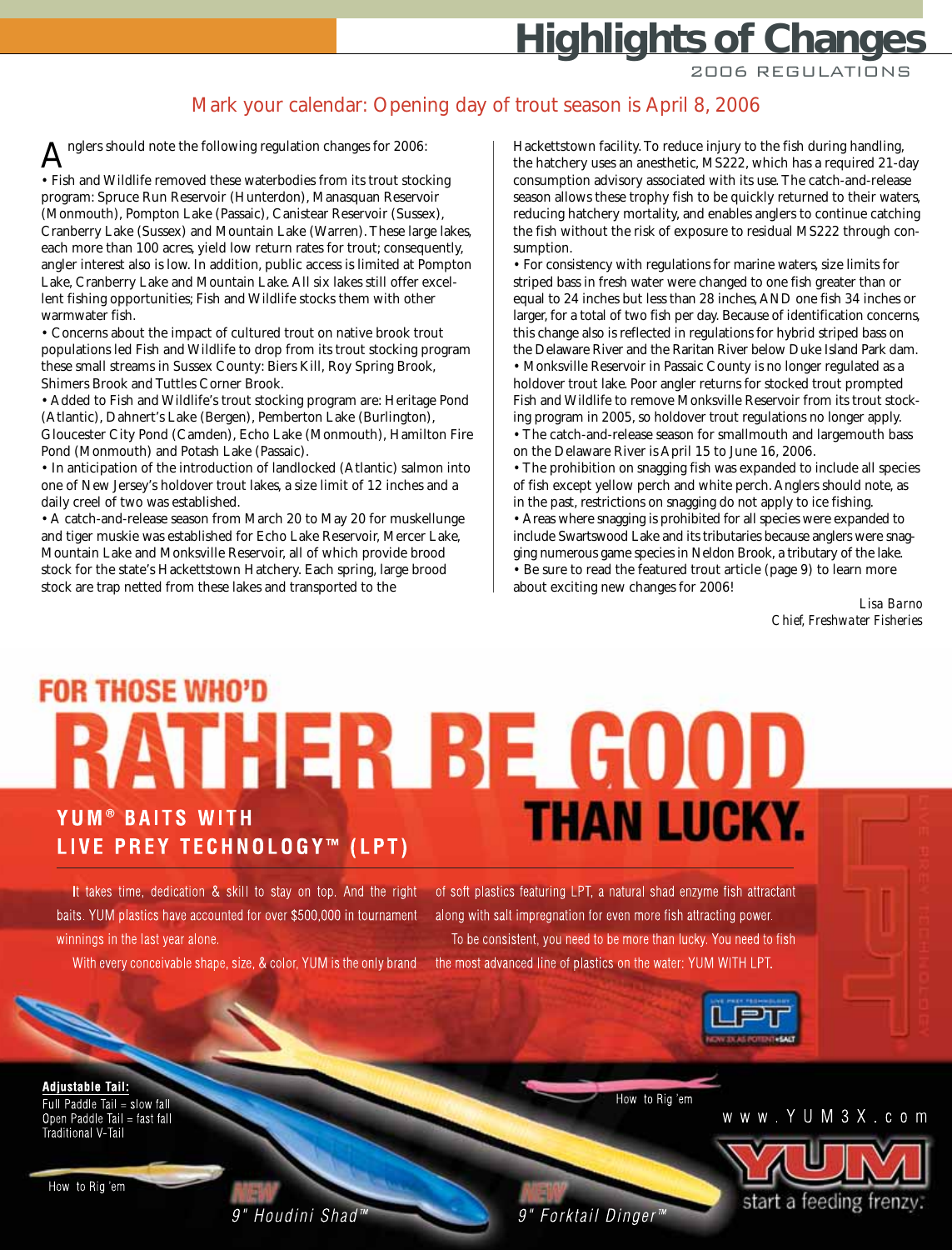Bill Lewis Lures' Rat-L-Trap is not only the original rattling lure, but also by far the most versatile and productive hard-bait ever put on the market. Whether you're ripping a "Trap" over grassbeds to get bone-jarring reaction strikes, burning it through thrashing schooling bass, or using a finesse, yo-yo retrieve off the bottom of a rocky point to entice cold suspended fish, the Rat-L-Trap is an anglers delight. Rat-L-Trap has withstood the test of time and has proven to be the number one selling lipless crankbait for over 30 years. This is really no secret. The secret to the success is in the sound. Independent tests by leading bioacoustics researchers, at Cetacean Research Lab, confirmed in their testing analysis that the Rat-L-Trap emits a sound frequency that is nearly identical to that of schooling shad under distress. It's no wonder after 30 years the fish haven't become conditioned to Rat-L-Traps. As long as fish use their lateral lines and inner ears to key in on the sound of baitfish the Rat-L-Trap will naturally remain their lure of choice. When you want a natural sound presentation, Fish Natural. Fish Rat-L-Trap.

SOUND ADVICE

**1-800-633-4861 and www.rat-l-trap.com**  PHOTO COURTESY OF SCOTT SLEIGHT AND FISHING THE WILDSIDE

Rat-L-Trap

# *Ray's Sport Shop Ray's Sport Shop*

*559 Route 22, North Plainfield, NJ 908-561-4400 • Fax 908-561-4956*

### **Serving The Sporting Public Since 1947**







**Everything for the Outdoors Sportsman FISHING • HUNTING • ARCHERY STORE HOURS: MON–FRI 9–10, SAT & SUN 9–6** *Indoor Firearms Range • Handgun Training Course* **Law Enforcement Equipment & Uniforms**

Sure you can! Affordable, outdoor fun for the whole family!

**Catch** 

crabs?

your own

**Beaver Dam Boat Rentals Jersey's Best Crabbing** 

856-447-3633 www.beaverdamboatrentals.com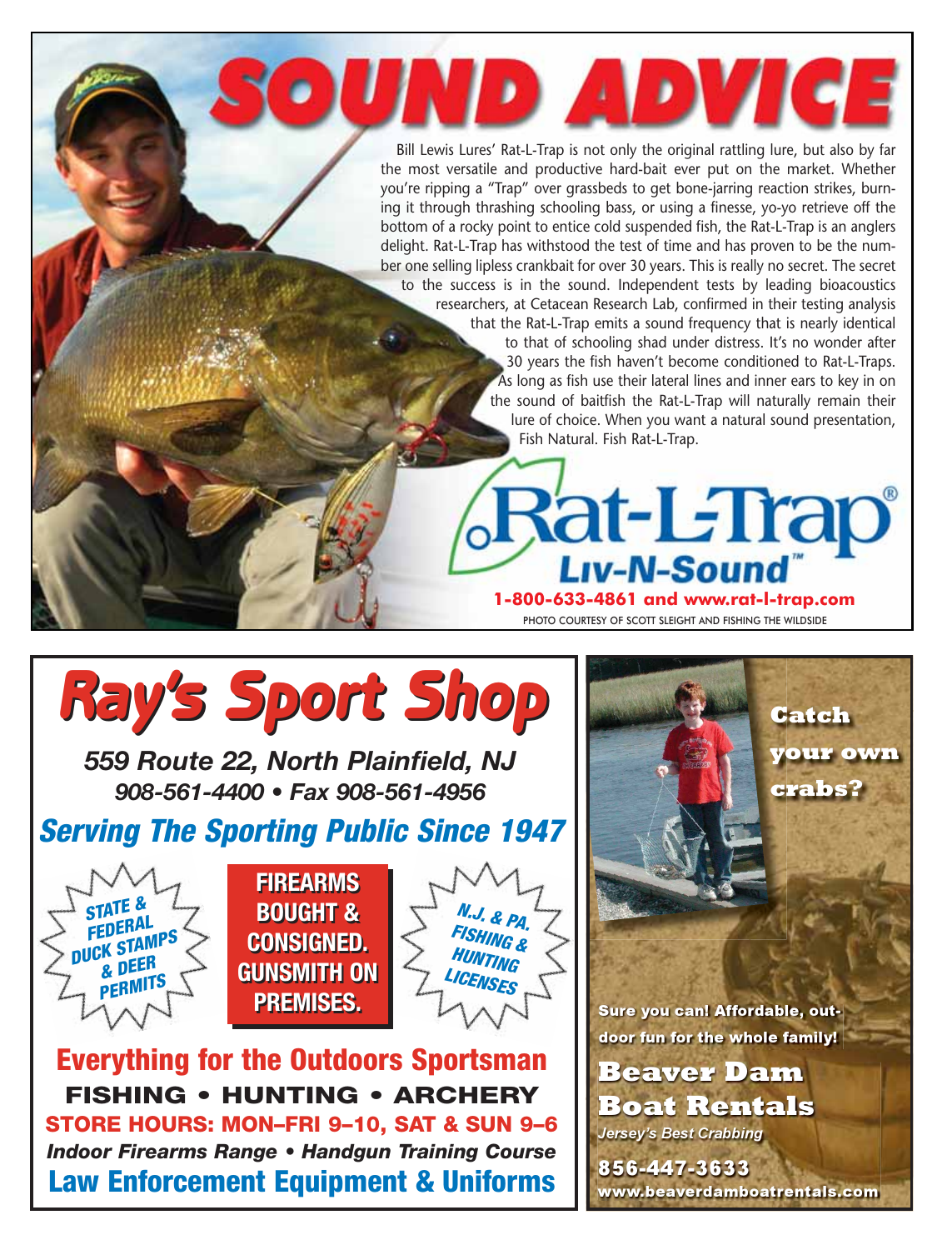# New Changes for

By Pat Hamilton, Principal Fisheries Biologist



G ladly trading snow shovels for fishing rods, thousands of angling enthusiasts will trek to lakes, ponds, streams and rivers all across New Jersey on April 8 to wet a line and welcome the opening of trout season.

Anglers can expect excellent trout fishing in the Garden State this year—for a number of very good reasons.

great fishing right in their backyards. Fish and Wildlife is adding to its spring stocking program seven ponds and lakes to create attractive trout fisheries that should prove popular in their communities. The waters will be stocked before the season opener on April 8 and then weekly for three or four weeks. If you live near one of these waters, why not give it a try? And consider introducing your neighbors and friends to a new fishing opportunity close to home. If they have never been fishing, show them the ropes. They will appreciate your thoughtfulness and your help.

and smaller lakes and ponds. What's more, these six waterbodies do not support trout during the summer because water temperatures become too warm. Fortunately, all of these lakes have a variety of warm-water fishes, both naturally occurring and stocked species, and will continue to offer rewarding angling experiences.

Trout stocking also has been discontinued at four streams in Sussex County—the Bierskill, Roy Spring Brook, Shimers Brook, and Tuttles Corner Brook. The trout traditionally stocked in these streams will benefit other waters. Wild brook trout inhabiting these four small

New to the spring stocking program are:

**Atlantic County** –Heritage Pond, Absecon **Bergen County** –Dahnert's Lake, Garfield **Burlington County** –Pemberton Lake, Pemberton **Camden County** –Gloucester City Pond, Gloucester **Monmouth County** –Hamilton Fire Pond, Neptune –Echo Lake, Southard **Passaic County** –Potash Lake, Oakland

#### **Trout Stocking Discontinued in Certain Waters**

Six large warm-water lakes and reservoirs were dropped from the stocking program this year, and their trout will be reallocated to major streams during the pre-season stocking period and to new waters. These lakes and reservoirs, ranging from 122 acres to 1,290 acres, include Spruce Run Reservoir (Hunterdon), Manasquan Reservoir (Monmouth), Pompton Lake (Passaic), Canistear Reservoir (Sussex), Cranberry Lake (Sussex) and Mountain Lake (Warren).

Trout stocked in these large waterbodies disperse over a wide area and are not caught as readily as those stocked in streams

page 14.)

**Waters**

**Seven New Trout-Stocked**

Come spring, New Jersey residents will have new opportunities for

**More Trout for Opening Day Weekend**

During the three-week pre-season stocking period, Fish and Wildlife will be stocking about 20 percent more trout in 16 major streams that typically draw droves of anglers on opening day. The extra helping of trout, expected to noticeably enhance anglers' success and satisfaction, comes from the lakes, reservoirs and streams dropped from the stocking program this year. For example, the Musconetcong River, which previously received slightly more than 10,000 for opening day, will get an additional 2,000 trout during the pre-season stocking period this year. Stocked trout that aren't harvested during opening day weekend will provide angling enjoyment in the weeks to follow. Anglers should note that sections of streams, which support reproducing trout populations, will not be stocked with additional trout to minimize negative interaction between wild trout and hatchery-reared trout. (Sixteen streams closed to fishing on spring stocking dates are listed on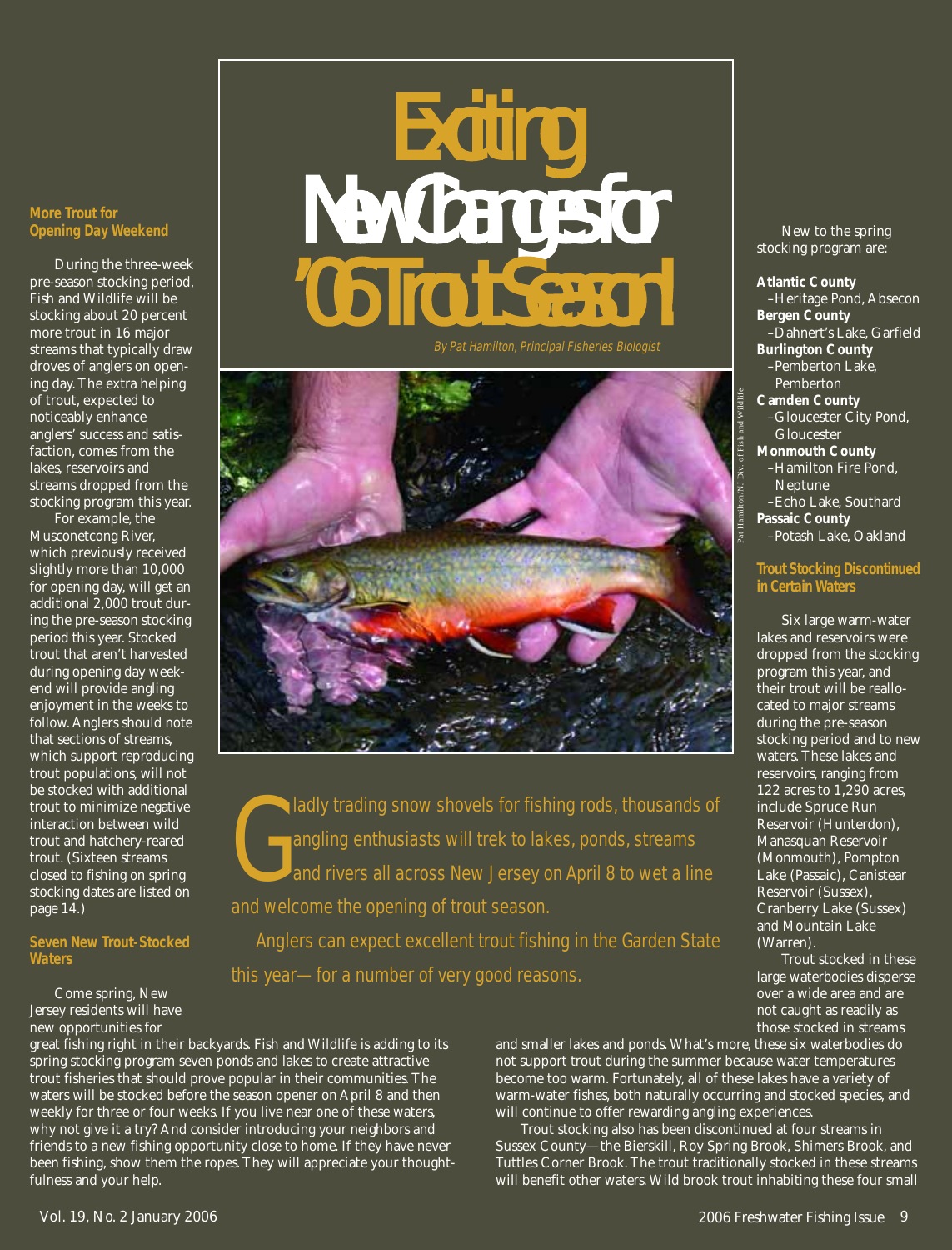streams will continue to provide fishing opportunities, although these fish seldom grow as large as the stocked hatchery-reared trout anglers are accustomed to catching in these waters. Wild brookies will no longer have to compete with hatchery trout for living space and food in these streams, and that should help to preserve and protect this colorful, native trout species.

#### **Bigger Trout for the Fall and Winter**

Size does matter. That's why New Jersey trout anglers have been asking Fish and Wildlife to grow bigger trout.

Responding to those requests, Fish and Wildlife for the first time will be stocking bigger two-yearold brook, brown and rainbow trout, expected to measure 14 inches to 16 inches and weigh more than twice as much as the one-year-old, 9-inch to 10-inch rainbows previously stocked during fall and winter.

It's no easy task. To grow larger trout, the Pequest Hatchery

made several major adjustments to its production cycle, which directly affects the two stocking programs. Big trout need more growing room in the hatchery raceways, but the available space for raising trout for fall and winter stocking is limited. Pequest's solution: Grow bigger trout, but fewer of them. The number of larger two-year-old trout raised for fall and winter stocking will be roughly half of the number of one year olds stocked in previous years.

Another change, phased in during the fall of 2005, was the elimination of the third week of fall stocking. The five-inch surplus trout traditionally stocked during that week will be released months earlier to free up growing space needed in hatchery raceways for bigger trout. Fall brood stock trout (approximately 1,000 threeyear-old rainbow trout, averaging 17 inches to 18 inches) traditionally released during the second and third week, are now stocked



anglers who venture off the beaten trail in search of wild trout. A Pequest River angler (below) catches one of the bigger trout that will be stocked routinely during the fall and winter, beginning in 2006.

during the first and second weeks of fall stocking.

Not planning to fish for trout this fall or winter? You might want to reconsider your decision. Hooking one of these large, hardfighting trout is bound to give you a thrilling, unforgettable experience. If you are still not convinced, perhaps next April you'll be lucky and catch a big trout that eluded anglers during fall and winter.

#### **Landlocked Salmon Coming to New Jersey**

This year a fifth species will be added to New Jersey's repertoire of cold-water fishing opportunities—the hard-fighting landlocked (Atlantic) salmon! Several thousand eight-inch salmon, free surplus from a Massachusetts state fish hatchery, will be transported by a Fish and Wildlife hatchery truck and stocked in one of the lakes currently regulated as a holdover trout lake. In anticipation of this big event, a fishing regulation for landlocked salmon goes into

effect this year. Anglers are allowed to harvest two salmon per day, measuring at least 12 inches. Landlocked salmon stocked this year are expected to reach the minimum size for harvesting in 2007. More information about this exciting new species, including the lake selected for stocking, will be announced through press releases and on Fish and Wildlife's Web site.

#### **Building on the Past, Planning for the Future**

All these exciting changes for 2006 build on the success of improvements Fish and Wildlife has made in recent years. To offer anglers opportunities to catch large trout, Fish and Wildlife launched in spring 2004 its Bonus Brood Stock Program, which concentrates brood stock in selected ponds and small lakes.

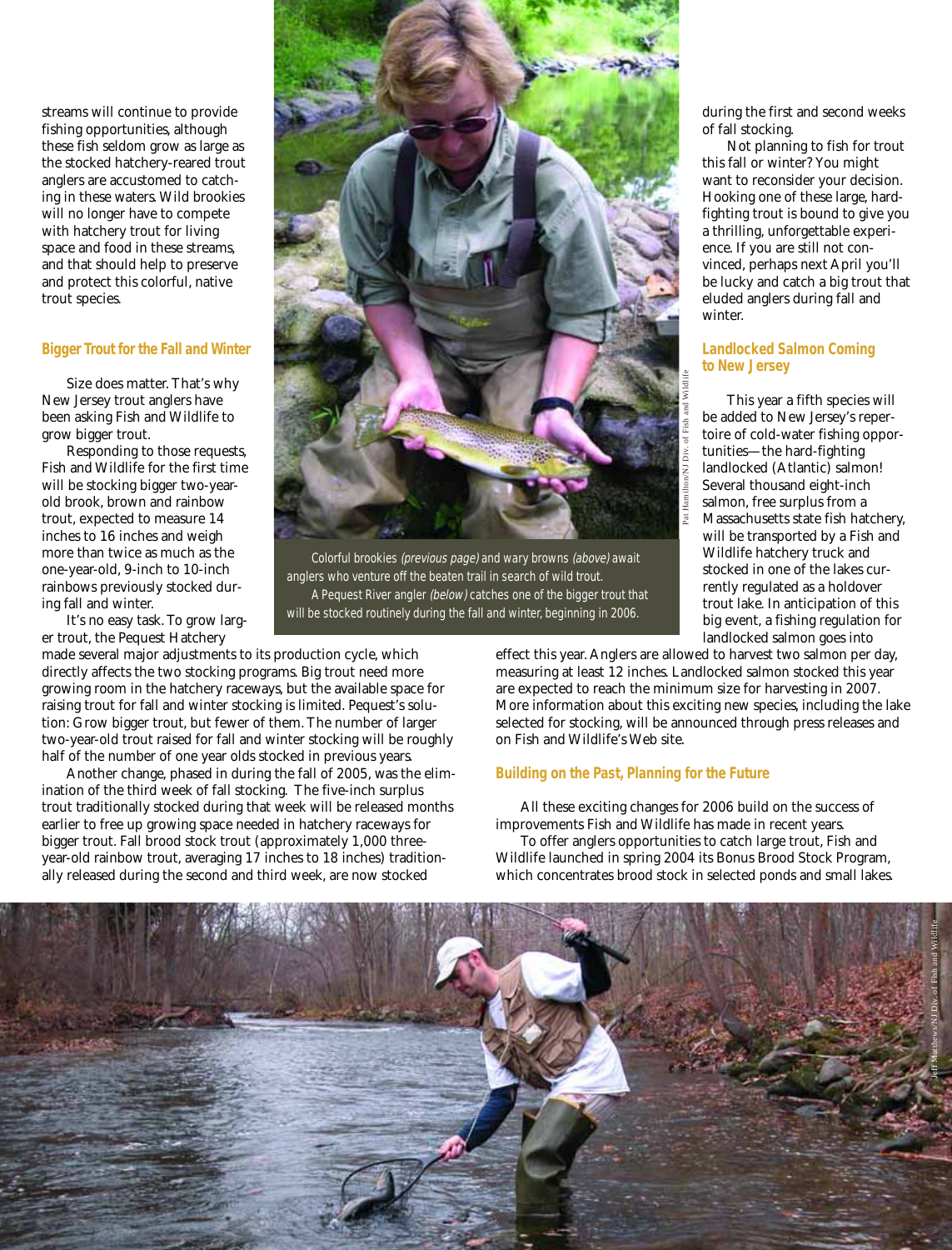

The beauty of the South Branch Raritan River, flowing through the magnificent Ken Lockwood Gorge near Califon, offers an exceptional trout fishing opportunity.

The Pequest Trout Hatchery also increased the production of brown trout and compensated by rearing fewer rainbows. Streams that support trout year round began receiving a greater proportion of brown trout in 2005. In 2005, Fish and Wildlife modified its in-season trout-stocking schedule for all warm-water ponds and lakes, which do not support trout during the hot summer months. For the first time, trout were stocked in these 70 waters during the week immediately following opening day, a period traditionally reserved for the 16 major trout streams with closed in-season stocking dates. That change provided anglers, particularly those fishing in central and south Jersey, with more opportunities to fish for freshly stocked trout early in the season, while interest is high and the water cold.

Fish and Wildlife's ongoing improvements are the results of brainstorming sessions between anglers and fisheries biologists during public angler forums held annually in northern and southern sections of New Jersey. The forums provide opportunities to discuss

#### **Fall Trout-Stocked Rivers and Lakes**

Fall stocking will occur in the weeks beginning Oct. 10 and Oct. 17, 2006. When available, the stocking schedule will be posted on Fish and Wildlife's Web site and the Trout Stocking Hotline.

**Atlantic County**—Hammonton Lake **Bergen County**—Ramapo River **Burlington County**—Crystal Lake, Sylvan Lake **Camden County**—Oak Pond, Grenloch Lake **Cumberland County**—Giampetro Park Pond, Mary Elmer Lake, Maurice River **Gloucester County**—Grenloch Lake, Greenwich Lake, Iona Lake, Swedesboro Lake **Hunterdon County**—Musconetcong River, S/Br. Raritan River **Mercer County**—Colonial Lake, Rosedale Lake **Middlesex County**—Farrington Lake, Roosevelt Park Pond **Monmouth County**—Manasquan River **Morris County**—Black River, Musconetcong River, S/Br. Raritan River, Rockaway River **Ocean County**—N/Br. & S/Br. Metedeconk River, Toms River **Passaic County**—Wanaque River **Salem County**—Schadlers Sand Wash Pond **Somerset County**—N/Br. & S/Br. Raritan River **Sussex County**—Big Flat Brook, Paulinskill River, Pequest River, Wallkill River, Musconetcong River **Warren County**—Musconetcong River, Paulinskill River, Pequest River, Pohatcong Creek

fisheries management topics ranging from fish stocking to fishing regulations. From December 2004 through March 2005, participants considered a host of possible changes to the trout program. Following public comment, the proposed changes were fine-tuned and later approved by the New Jersey Fish and Game Council.

Behind the scenes the Coldwater Fisheries Management Plan was finalized following public comment on an initial draft released in 2004. The plan identifies issues and concerns affecting the future of New Jersey's cold-water resources and recreational trout fishing, and lists strategies for meeting specific goals over the next five years and beyond. Jam-packed with information, the plan covers a wide range of topics including self-sustaining trout populations, habitat protection and management, trout culture and stocking programs, fish health, trout fishing regulations, public outreach, and program funding and staffing. View the document this spring on Fish and Wildlife's Web site www.njfishandwildife.com.

#### **Winter Trout-Stocked Lakes**

Stocking dates are Nov. 20 – 22, 2006. When available, the stocking schedule will be posted on Fish and Wildlife's Web site and the Trout Stocking Hotline.

**Atlantic County**—Birch Grove Park Pond **Bergen County**—Mill Pond **Camden County**—Haddon Lake, Rowands Pond **Cumberland County**—Shaws Mill Pond **Essex County**—Verona Park Pond **Gloucester County**—Mullica Hill Pond **Hudson County**—Woodcliff Lake **Hunterdon County**—Amwell Lake **Middlesex County**—Hook's Creek Lake **Monmouth County**—Spring Lake, Topenemus Lake **Morris County**—Mt. Hope Pond, Speedwell Lake **Ocean County**—Lake Shenandoah **Passaic County**—Barbours Pond, Green Turtle Pond **Salem County**—Riverview Beach Pond **Sussex County**—Lake Aeroflex, Lake Ocquittunk, Little Swartswood Lake, Silver Lake **Union County**—Lower Echo Lake **Warren County**—Furnace Lake

**TROUT STOCKING HOTLINE: (609) 633-6765**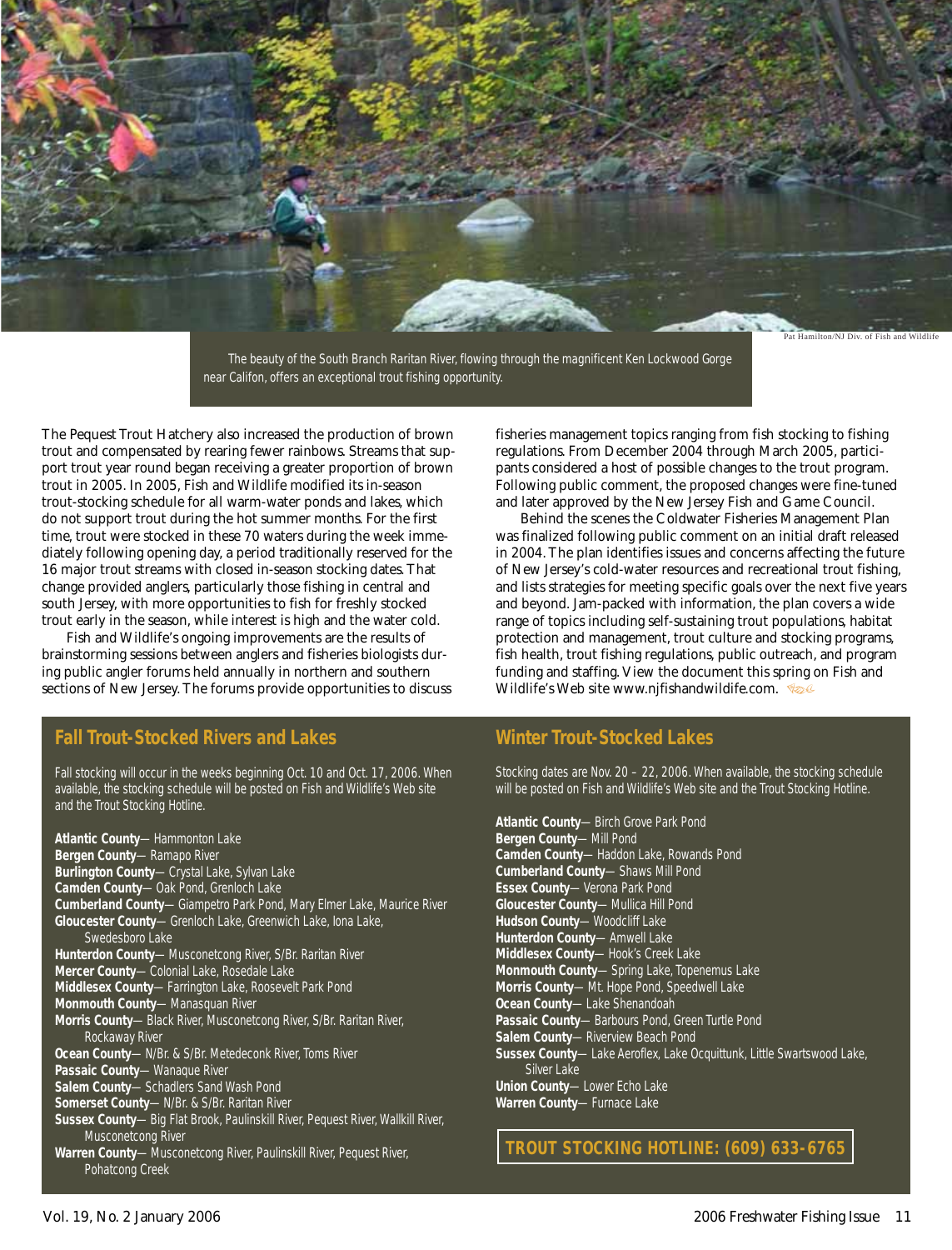# **Summary of Freshwater Fishing Laws**

#### 2006 REGULATIONS

This is not the full law. Consult the Division of Fish and Wildlife for further details. All persons are reminded that the statutes, code and regulations are the legal authorities.

#### Licenses And Stamps

Persons 16 and over must have a valid license to fish the fresh waters of New Jersey with a handline, rod and line or bow and arrow. This includes privately owned lakes and other waters.

• For residents 70 and over, a driver's license or other acceptable proof of age containing date of birth and physical description will serve as the actual fishing license.

• No person between the ages of 16 and 69, inclusive, shall take, attempt to take, possess or kill trout without a valid fishing license and trout stamp. For age 70 and over, no trout stamp is required.

• Resident and non-resident fishing licenses may be purchased through the mail, online at or at license agents such as sporting good stores and some county or municipal clerks. Visit our Web site for details, or call (609)292- 2965. See page 44 for new license system developments.

• Licenses and trout stamps are valid from date of purchase through Dec. 31.

• A person must reside within the state for at least six months to obtain a resident license.

• A fishing license must be worn in a conspicuous place on the outer clothing.

• Farmers and immediate family members who live on the farm do not need a license to fish on their own farm, but must obey all fishing regulations.

Anyone convicted of a second fish or wildlife violation in this or another state within a period of five years will have his or her New Jersey licenses revoked for two years.

#### Replacement Of Lost Licenses

Duplicate fishing licenses are issued at all Fish and Wildlife regional offices, Pequest Natural Resource Education Center and the Trenton office. Each licensee is provided with a license and a receipt. Be sure

to keep the receipt separate from the license; if the actual license is lost, take the receipt to any of the listed offices for a \$2 replacement. Stamps cannot be replaced. If the receipt is lost, return to the location from which the license was purchased to complete a form documenting the original sale. This form may be mailed or brought to one of the Fish and Wildlife offices listed above for a replacement.

#### Special Licenses

#### **Servicemen and Servicewomen**

A person who is on active duty in the armed services of the United States is entitled to fish with a resident license.

#### **National Guard Members**

Eligible National Guard personnel are entitled to free licenses, permits, and stamps. Further information can be obtained by writing to: NJ Department of Military/Veteran Affairs, 101 Eggert Crossing Rd., Lawrenceville, NJ 08648.

#### **Disabled Veterans**

Free licenses, permits, and stamps are available for resident disabled veterans.

For the purpose of this program, the legislation defines Disabled Veterans as: "Any resident of New Jersey who has been honorably discharged or released under honorable circumstances from active service in any branch of the Armed Forces of the United States and who has been declared by the Department of Veterans Affairs, or its successor, to have a service-connected disability of any degree."

Documentation of current benefits for a service-connected disability and proof of honorable discharge (such as a copy of your DD-214, VA card or monthly check stub) must be

#### presented to obtain a free disabled veteran license.

Disabled Veteran fishing licenses are available at Fish and Wildlife's Trenton office, as well as regional offices and Pequest. This is not the full law. Consult the Division of Fish and Wildlife for further details. For questions, call (609) 292-2965.

#### **For the Blind**

Residents afflicted with total blindness may obtain a free license from Fish and Wildlife's Trenton office.

#### General Fishing Regulations

#### **The season, size and creel limits for freshwater species apply to all waters of the state, including tidal waters.**

• Fish may be taken only in the manner known as angling with handline or with rod and line, or as otherwise allowed by law.

• Only one daily creel of any fish species may be in possession. Additional fish may be caught once the creel is reached if immediately returned to the water unharmed.

• Separate stringers or buckets must be used for each angler's catch.

• On board containers in boats may contain only the combined daily creel limit for each legal angler on board.

• A fishing license does not authorize trespass on private property. Permission first must be obtained from the landowner.

#### **It is Unlawful To:**

• Fish within 100 feet (or as posted) of any fish ladder entrance or exit from March 1 through June 30.

• Spear fish in fresh waters. See exception for Delaware River, page 20.

#### i 2006 License Information & Fees

(Licenses are valid from date of purchase to Dec. 31 of each year.)

#### $\bigcirc$ **Licenses**

| ທ<br>⊞                        | 2006 LICENSE INformation                            |
|-------------------------------|-----------------------------------------------------|
| 亞                             | (Licenses are valid from date of purchase to Dec. 3 |
| $\overline{a}$ $\overline{b}$ | <b>Licenses</b>                                     |
|                               | Resident Fishing (16 yrs. and over)  \$22.50        |
|                               | <b>Senior Resident Fishing</b>                      |
| LICENSE                       | (Ages 65-69 yrs.; 70 & over-Free)  . \$12.50        |
|                               |                                                     |
|                               |                                                     |
|                               |                                                     |
|                               | Non-resident 2-Day Vacation Fishing  \$9            |
|                               | Non-resident 7-Day Vacation Fishing  \$19.50        |
|                               | All-Around Sportsman (includes resident             |
|                               | fishing, firearm hunting and bow/arrow              |
|                               |                                                     |

|  | Permits |
|--|---------|
|  |         |

| Available through the                   |  |  |  |  |  |
|-----------------------------------------|--|--|--|--|--|
| Lebanon Field Office (908) 236-2118     |  |  |  |  |  |
| Water Lowering, Fish Stocking,          |  |  |  |  |  |
| <b>Baitfish Collecting, Triploid</b>    |  |  |  |  |  |
|                                         |  |  |  |  |  |
| Turtle & Frog Collecting, Eel Weirs \$2 |  |  |  |  |  |
|                                         |  |  |  |  |  |



**June 10 & 11, 2006**

**See page 43**

Rese

**Fishing!**

**Friend**

**Take a**